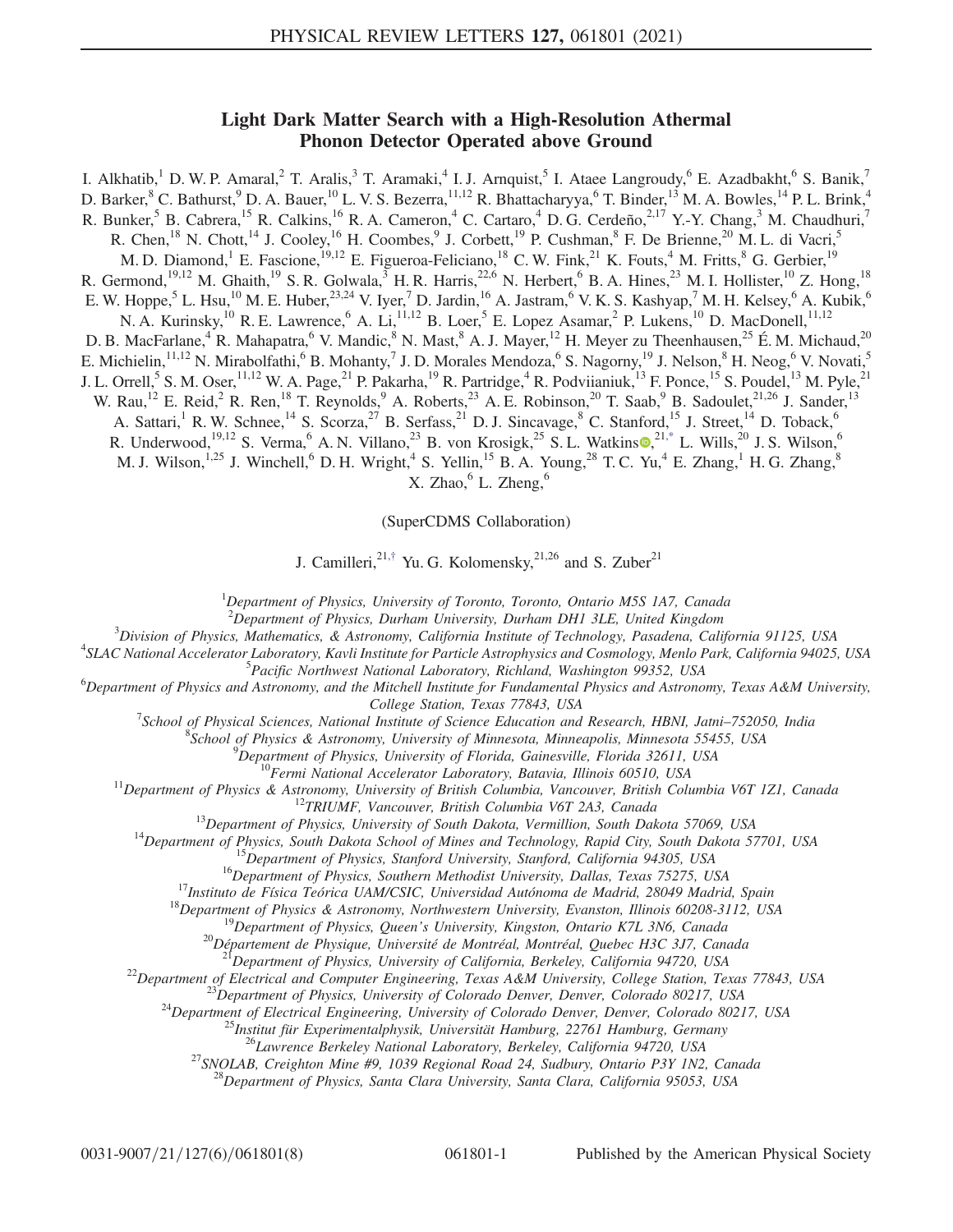(Received 22 July 2020; revised 6 May 2021; accepted 8 July 2021; published 4 August 2021)

We present limits on spin-independent dark matter-nucleon interactions using a 10.6 g Si athermal phonon detector with a baseline energy resolution of  $\sigma_E = 3.86 \pm 0.04 \text{(stat)}_{-0.00}^{+0.19} \text{(syst)}$  eV. This exclusion analysis sets the most stringent dark matter-nucleon scattering cross-section limits achieved by a cryogenic detector for dark matter particle masses from 93 to 140 MeV/ $c^2$ , with a raw exposure of 9.9 g d acquired at an above-ground facility. This work illustrates the scientific potential of detectors with athermal phonon sensors with eV-scale energy resolution for future dark matter searches.

DOI: [10.1103/PhysRevLett.127.061801](https://doi.org/10.1103/PhysRevLett.127.061801)

Introduction.—Numerous observations have shown that the majority of the Universe is composed of nonluminous matter [\[1](#page-5-2)–3]. The weakly interacting massive particle (WIMP) [\[4\]](#page-5-3) has long been a favored candidate for this dark matter (DM). However, direct detection experiments have ruled out a significant portion of the most compelling WIMP parameter space [\[5](#page-5-4)–7], which has motivated both theoretical and experimental exploration of alternative DM models [\[8\].](#page-5-5) In particular, light dark matter (LDM) with a mass in the keV/ $c^2$  to GeV/ $c^2$  range and coupling to standard model particles via a new force mediator provides a well-motivated alternative to the WIMP hypothesis [\[9](#page-5-6)– [11\].](#page-5-6) While recent LDM searches have focused on DMelectron interactions [\[12](#page-5-7)–16], detectors with eV-scale energy thresholds can also be used to study LDM via DM-nucleon interactions.

We present results from a DM search with a new cryogenic photodetector (CPD) featuring an athermal phonon sensor with a baseline energy resolution of  $\sigma_E$  =  $3.86 \pm 0.04$ (stat) $^{+0.19}_{-0.00}$ (syst) eV. Although this device was designed for active particle identification in rare event searches [\[17\]](#page-6-0), such as for neutrinoless double-beta decay [\[18,19\]](#page-6-1) and DM, the excellent energy resolution motivated its use as a DM detector itself. As a combined effort of the SuperCDMS and CPD Collaborations, a DM search was carried out with 9.9 g d of raw exposure from September 9 to September 10, 2018. The data were acquired at the SLAC National Accelerator Laboratory in a surface facility of ∼100 m in elevation. We discuss data acquisition techniques, device performance, and the results of an exclusion analysis for spin-independent DM-nucleon interactions.

Experimental setup.—The CPD substrate is a 1 mm thick Si wafer with a radius of 3.81 cm and a mass of 10.6 g. It is instrumented on one side with ∼1000 quasiparticle-trapassisted electrothermal feedback transition-edge sensors (QETs) [\[20,21\]](#page-6-2) distributed over the surface and connected in parallel to a single readout channel. The opposite side of the wafer is unpolished and not instrumented. The distributed channel results in minimal position dependence and fast collection of athermal phonons, which reduces inefficiency due to effects such as athermal phonon downconversion [\[22,23\].](#page-6-3) The eV-scale baseline energy resolution was achieved in part because of the relatively low QET critical temperature of 41.5 mK with a nominal bath temperature of 8 mK.

A collimated <sup>55</sup>Fe source was placed facing the noninstrumented side. The electron capture decay provides Mn  $K_{\alpha}$  and  $K_{\beta}$  x-ray lines at 5.9 and 6.5 keV, respectively, for in situ calibration [\[24\]](#page-6-4). A 38  $\mu$ m layer of Al was placed in front of the collimator to attenuate the rate of these photons and provide an additional calibration line at 1.5 keV from Al fluorescence [\[25\]](#page-6-5).

For the sensor readout, a direct-current superconducting quantum interference device (SQUID) array-based amplifier was used, similar in design to the one described in Ref. [\[26\]](#page-6-6). Because of project time constraints and large cosmogenic backgrounds, the DM search was limited to 22 h. Data were acquired over this period using a fieldprogrammable gate array (FPGA) triggering algorithm based on the optimal filter (OF) formalism [\[27,28\]](#page-6-7). Throughout the exposure, randomly triggered samples of the baseline noise were acquired ("in-run random triggers"), which allowed us to observe any changes in the noise over the course of the search and to calculate and monitor the baseline energy resolution.

The trigger threshold was set at  $4.2\sigma$  above the normally distributed baseline noise level, corresponding to 16.3 eV after calibration. The phonon-pulse template used for the FPGA triggering algorithm was a double-exponential pulse with a rise time of  $\tau_r = 20 \mu s$  and a fall time of  $\tau_f = 58 \mu s$ . The rise time was taken from the expected collection time of athermal phonons, and the fall time was taken from the thermal response time of the QET estimated from a measurement of the complex admittance [\[20\]](#page-6-2). Each of these time constants was confirmed by a nonlinear least squares fit to nonsaturated pulses. Although Ref. [\[17\]](#page-6-0) discusses the existence of extra fall times, their effect on the OF amplitude measured for each event is negligible. Before starting the DM search, a separate, small subset of random triggers was collected. After removing data contaminated by effects such as elevated baselines and phonon pulses, the noise spectrum used by the FPGA algorithm was generated from these random triggers.

Published by the American Physical Society under the terms of the [Creative Commons Attribution 4.0 International](https://creativecommons.org/licenses/by/4.0/) license. Further distribution of this work must maintain attribution to the author(s) and the published article's title, journal citation, and DOI. Funded by SCOAP<sup>3</sup>.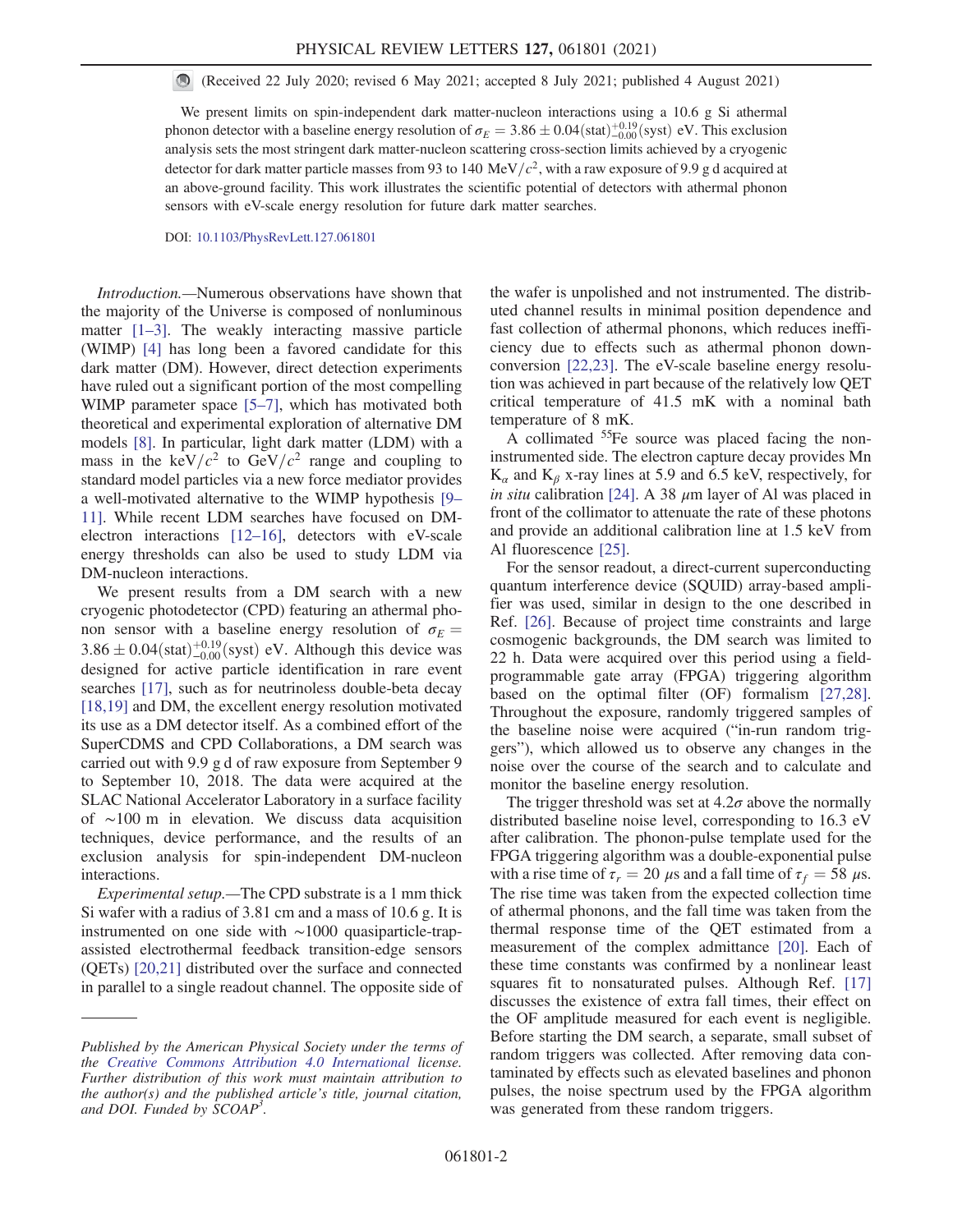For overlapping triggered pulse traces, the triggering algorithm was set to save a trace centered on the pulse with the largest OF amplitude. We note that the FPGA triggering algorithm acted on a trace that was downsampled by a factor of 16, from the digitization rate of 625 kHz to 39 kHz. Additionally, the FPGA triggering algorithm considered only 26.2 ms of the total 52 ms long time trace saved for each triggered pulse trace ("event"). Because of these factors, the energy resolution of the FPGA triggering algorithm is not as good as can be achieved by reconstructing event energies using an off-line OF, as described in the following sections.

While the FPGA-based OF was used to trigger the experiment in real time, we ultimately used an off-line algorithm to reconstruct event energies, where we again used the OF formalism. For this off-line OF, we were able to use a single noise spectrum computed from the in-run random triggers to represent the entire data set because there was negligible time variation of the noise over the course of the full exposure. Pulse amplitudes and start times were reconstructed using the same phonon-pulse template as in the FPGA triggering algorithm. Thus, there are two different pulse amplitudes for each event—one from the FPGA triggering algorithm and one from the off-line OF. In Fig. [1,](#page-2-0) we compare the different energy estimators for a representative event.

This detector was optimized for maximum energy sensitivity at low energies and does not have a large enough dynamic range to observe the calibration lines without nonlinear effects from saturation of the QETs. The nonlinearity is minimal within our region of interest (ROI),

which is below 240 eV. Above the ROI, the fall time of the pulses increases monotonically with energy, which can be explained by effects of local saturation. Localized events can saturate nearby QETs to above the superconducting transition, while QETs far from the event stay within the superconducting transition. Because this is a single-channel device, the saturated and unsaturated QETs are read out in parallel and thus effectively combine into a single phonon pulse with an increased fall time. In order to correct out the saturation effects within the ROI, we follow the calibration method as outlined in Ref. [\[17\]](#page-6-0). That is, the energy removed by electrothermal feedback  $(E_{\text{ETF}})$  [\[20\]](#page-6-2) is saturation corrected using an exponential model, and the OFbased energy estimators are converted to units of energy via a linear fit to the calibrated  $E_{\text{ETF}}$  within the ROI. With this method, there is an asymmetric systematic error in the baseline energy resolution, for which the upper bound corresponds to the value achieved when calibrating  $E_{\text{ETF}}$ linearly to the Al fluorescence line as opposed to the aforementioned exponential model (the lower bound). In Fig. [2,](#page-2-1) we show the differential rate spectrum of the calibrated off-line OF amplitude, with the inset showing the differential rate spectrum for the calibrated  $E_{\text{ETF}}$ .

Data selection and efficiency.—We make our final event selection with a minimal number of selection criteria ("cuts") to remove poorly reconstructed events without introducing energy dependence into the selection efficiency. This approach helps to reduce the complexity of the analysis and thus avoid introduction of systematic uncertainties. We apply two data-quality cuts: a prepulse baseline cut and a chi-square cut.

<span id="page-2-0"></span>

FIG. 1. A zoomed-in portion of an example event within the analysis ROI. The raw pulse (gray) is compared to the off-line optimal filter result (blue line), the pulse template scaled by the fit result (black dashed line), the FPGA filter result (red line with dots), and the FPGA trigger threshold (black dotted line). The offline and FPGA optimal filters are highly correlated, but not exactly the same, with corresponding energy estimates for this event of 187 eV and 179 eV, respectively. The offset between the optimal filters and the raw pulse is an artifact of the filters, as they were set up to determine the time of the beginning of the pulse, as opposed to the maximum of the pulse.

<span id="page-2-1"></span>

FIG. 2. Measured energy spectrum in the DM-search ROI for the full exposure after application of the quality cuts. The data have been normalized to events per gram per day per eV and have been corrected for the event-selection efficiency, but not the trigger efficiency. The inset shows the calibrated  $E_{\text{ETF}}$  spectrum up to 7 keV, noting the locations of the different spectral peaks. The known values of the dashed lines are 1.5, 5.9, and 6.5 keV for the Al fluorescence (pink), <sup>55</sup>Fe K<sub>a</sub> (blue), and <sup>55</sup>Fe K<sub>β</sub> (cyan) lines, respectively. The two dotted gray lines between 4 and 5 keV in calibrated  $E_{\text{ETF}}$  are the Si escape peaks [\[29\]](#page-6-8).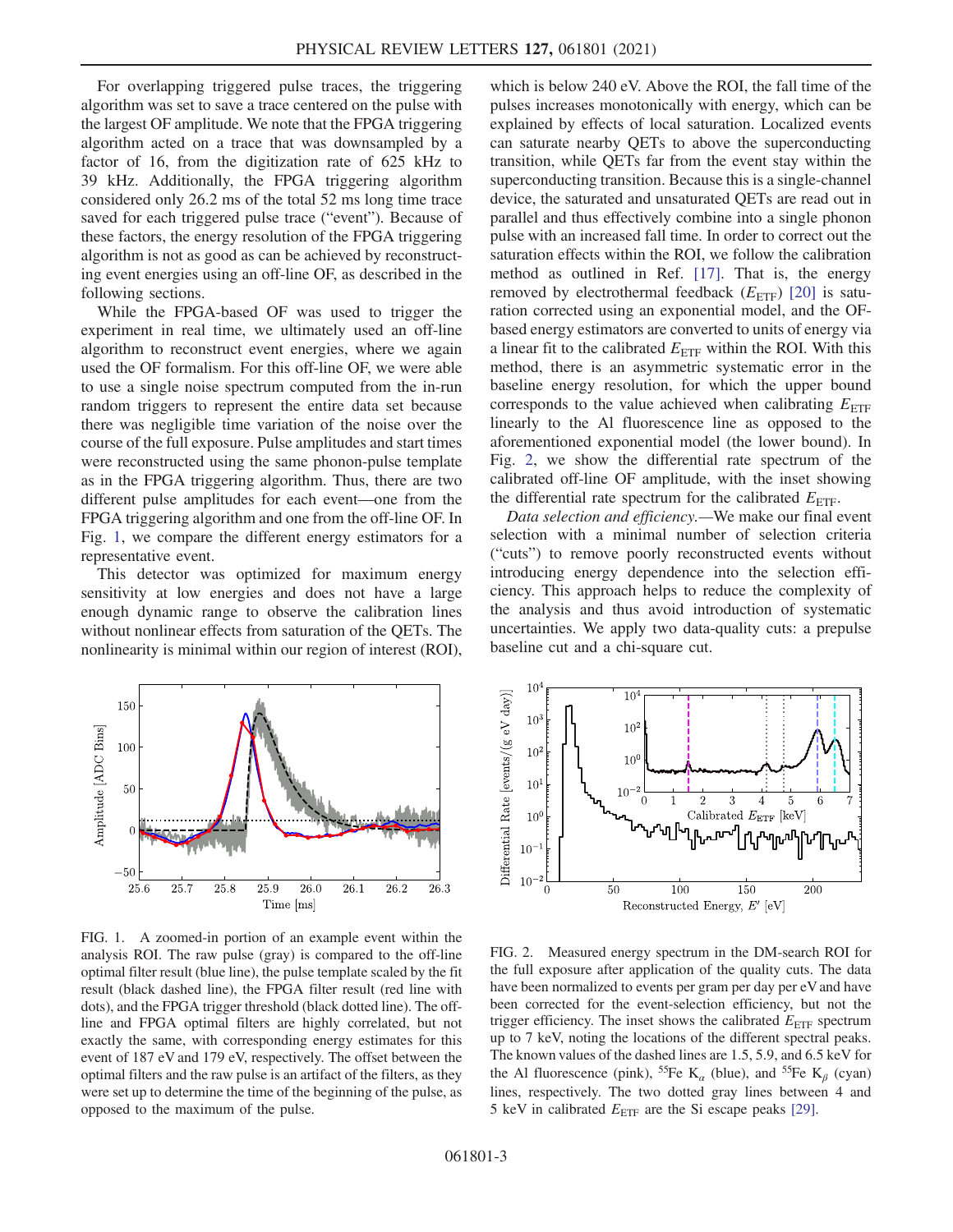We define the event baseline as the average output in the prepulse section of each event, which is the first 25.6 ms of each trace. Large energy depositions have a long recovery time, which may manifest itself as a sloped baseline for subsequent events. Our trigger has reduced efficiency for any low-energy events occurring on such a baseline. We expected roughly 10% of the events to sit on the tail of a high energy event in part because of the high muon flux at the surface of ~1 muon/cm<sup>2</sup>/ min [\[30\].](#page-6-9) The baseline cut is performed by binning the data across the search in 400 s long bins and removing from each bin the 10% of events that have the highest baseline.

The chi-square cut is a general cut on our goodness-of-fit metric, for which we use the low-frequency chi square  $\chi^2_{\text{LF}}$ calculated from the off-line OF fit [\[28\]](#page-6-10). This metric is similar to the  $\chi^2$  from the off-line OF fit, but we exclude frequencies over  $f_{\text{cutoff}}$  from the sum. This truncation allows us to remove sensitivity to superfluous degrees of freedom outside of our signal band from the chi square, thereby reducing both the expected mean and the expected variance of the chi-square distribution. In this analysis, we used  $f<sub>cutoff</sub> = 16 kHz because the rise and fall times of our$ expected pulse shape correspond to frequencies of 8.0 kHz and 2.7 kHz, respectively. The pulse-shape variation within the DM-search ROI is minimal; this leads to a chi-square distribution that is largely independent of reconstructed event energy within this range. This in turn allows us to set an energy-independent cutoff value for  $\chi^2_{LF}$ .

Our measured events cannot be used directly to measure the signal efficiency of the chi-square cut because they include some that are not representative of the expected DM signal, e.g., vibrationally induced events, electronic glitches, pileup events, etc. Therefore, we created a pulse simulation by adding noise from the in-run random triggers to the pulse template, systematically scaling the latter over the range of energies corresponding to the DM-search ROI. We then process and analyze the simulated data in the same way as the DM-search data. In this case, the passage fraction of the chi-square cut, which has an energyindependent value of  $98.53 \pm 0.01\%$ , represents the cut's efficiency.

We do not apply any other cuts to the DM-search data. The total signal efficiency is thus 88.7% and is independent of energy. A variation of the cut values within reasonable bounds was found to have no significant impact on the experimental sensitivity.

Signal model.—In our DM signal model for spin-independent nuclear-recoil interactions [\[31\],](#page-6-11) we use the standard astrophysical parameters for the dark matter velocity distribution [\[32](#page-6-12)–34]: a velocity of the Sun about the galactic center of  $v_0 = 220$  km/s, a mean orbital velocity of the Earth of  $v_E = 232$  km/s, a galactic escape velocity of  $v_{\text{esc}} = 544 \text{ km/s}$ , and a local DM density of  $\rho_0 =$  $0.3 \text{ GeV/cm}^3$ . To take into account the trigger efficiency, we convolve the differential rate with the joint probability

<span id="page-3-0"></span>density function relating our two energy estimators, including the effects of the applied cuts. The signal model, which includes the estimated trigger efficiency, is given by

$$
\frac{\partial R}{\partial E'}(E') = \int_0^\infty dE_T \int_0^\infty dE_0 \Theta(E_T - \delta)
$$

$$
\times \varepsilon(E', E_T, E_0) P(E', E_T | E_0) \frac{\partial R}{\partial E_0}(E_0), \quad (1)
$$

where  $E_0$  is the true recoil energy, E' is the recoil energy measured by the off-line OF,  $E_T$  is the recoil energy measured by the FPGA triggering algorithm,  $\delta$  is the trigger threshold set on the FPGA triggering algorithm,  $\epsilon$  is the efficiency of the two quality cuts and two cuts that are applied to simulated data (as described in the following paragraphs), Θ represents the trigger threshold cut (a Heaviside function), and  $P(E', E_T | E_0)$  is the probability to extract  $E'$  and  $E_T$  using the two energy reconstruction algorithms given the true recoil energy  $E_0$ . For the efficiency  $\varepsilon$ , we have generalized its form to be a function of energy, knowing that the baseline and chi-square cuts themselves are energy independent. The heat quenching factor (the ratio of heat signals produced by nuclear and electron recoils of the same energy that accounts for effects such as displacement damage) has been assumed to be unity for this work. Though measurements of the heat quenching factor have not been made for Si, similar work has been undertaken for Ge, where the heat quenching factor was shown to be very close to unity [\[35,36\]](#page-6-13).

The model in Eq. [\(1\)](#page-3-0) was evaluated numerically, taking advantage of our pulse simulation. The pulse simulation includes a software simulation of the FPGA triggering algorithm, which had the same output as the hardware version when run on the DM-search data. With this simulation of the FPGA triggering algorithm, we can use the pulse simulation to determine  $P(E, E_T | E_0)$  directly. Low pulse height events may have their OF energy estimate affected by a shift of the start time estimate, but the simulation automatically takes this effect into account.

We also added two cuts to the simulated data only: a confidence ellipse cut and a trigger time cut. The confidence ellipse cut removed any events with an energy estimator value outside of the 99.7% confidence ellipse, which is defined by the covariance matrix of our two energy estimators for zero-energy events. This cut was implemented to exclude the possible scenario of calculating a finite sensitivity to zero-energy DM, which would be a nonphysical result. The trigger time cut removed events that were not within 29  $\mu$ s—half of a fall time of a pulse of the true event time, as determined by the energy-scaled pulse template. This cut ensured that the triggering algorithm was able to detect the signal added, as opposed to a large noise fluctuation elsewhere in the trace. These two cuts required knowledge of the true energy of the pulse they cannot be applied to the data, but can be applied to the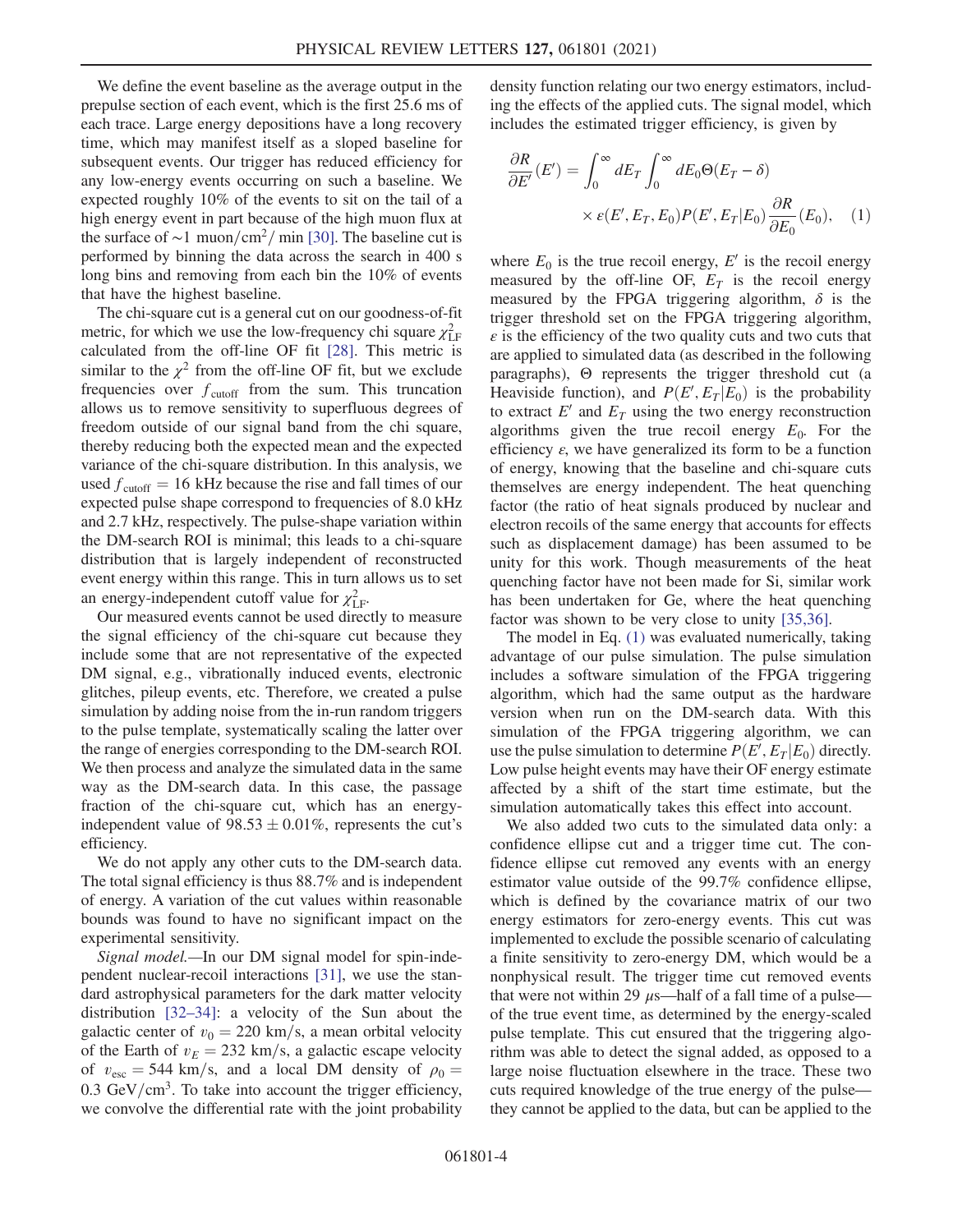signal model—and helped to ensure that our signal modeling was conservative. In adding each of these cuts, we reduced our signal efficiency estimate, which necessarily biased the results in the conservative direction.

Results.—The objective of this DM search was to set conservative limits on the spin-independent interaction of dark matter particles with masses below 1.5 GeV/ $c^2$ . For the lower edge of the limit contour, we use the optimum interval (OI) method [\[37,38\]](#page-6-14) with unknown background. For the upper edge of the limit contour, we use a modified version of the publicly available VERNE code [\[39\]](#page-6-15), which uses a Poisson method to calculate the effects of overburden [40–[42\]](#page-6-16) on the DM signal. This code has been similarly used in Refs. [\[43](#page-6-17)–45]. For the overburden assumption, we include the 5 cm of Cu surrounding the detector, the shielding from the atmosphere, and the shielding from the Earth. Both limit-setting methods assume that the full measured event rate could be due to a DM signal and set the limits at the 90% confidence level (C.L.).

The results of the dark matter search are shown in Fig. [3](#page-4-0), compared to other pertinent DM searches in the same parameter space [\[45](#page-6-18)–51]. For DM masses between 93 and 140 MeV/ $c^2$ , these results provide the most stringent limits for nuclear-recoil DM signals using a cryogenic detector. For DM masses between 220 MeV/ $c^2$  and 1.35 GeV/ $c^2$ , they are the most stringent limits achieved in an aboveground facility. For these low DM masses, the large cross

<span id="page-4-0"></span>

FIG. 3. The 90% C.L. limits on the spin-independent DMnucleon cross section as a function of DM mass for this work (solid red line), compared to results from other experiments [\[45](#page-6-18)– [51\].](#page-6-18) For above-ground experiments with overburden calculations, the previously ruled out parameter space is shown as the gray shaded region, and the new parameter space ruled out from this search is shown as the red shaded region. For the Collar 2018 surface result, which uses a liquid scintillator cell operated at 1 °C, an overburden calculation would be useful for comparison to the upper edges of the various contours for the surface searches. We note that the systematic error in the baseline energy resolution changes the result within the error of the limit's line width, thus we only include the result from the 3.86 eV calibration.

sections approach the level at which the Born approximation used in the standard DM signal model begins to fail [\[52\]](#page-7-0). However, in the absence of a generally accepted alternative model and to be comparable to other experiments (all of which also use the Born approximation in this regime), we decided to keep it in our signal model as well.

To estimate the systematic error in the limit contour, we compared the results obtained by calculating the signal model using eight different sets of pulse simulations. The variation in the limit was found to be on the order of 10% for DM masses below 200 MeV/ $c^2$  for the lower edge and below 100 MeV/ $c^2$  for the upper edge. Above these DM masses, the variation in each edge decreased to less than 1%. The  $\mathcal{O}(10\%)$  variation observed at the smallest DM masses is attributed to a greater uncertainty in the trigger efficiency for subthreshold events, as opposed to events that are reconstructed with energies above threshold. In the limit shown in Fig. [3,](#page-4-0) we have taken the median of the limits calculated for the eight simulations at each DM mass. The 10% variation is not plotted, as it would not be visible in the figure.

In Fig. [4,](#page-4-1) we show the data spectrum for reconstructed energies below 40 eVand DM signal curves for various DM masses for a single pulse simulation, where the cross sections from the OI limit are used. The approximate location of the optimum interval is apparent for each dark matter mass.

In this search, we see an excess of events for recoil energies below about 100 eV, emerging above the roughly flat rate from Compton scattering of the gamma-ray background. This excess of events could be from an unknown

<span id="page-4-1"></span>

FIG. 4. The event spectrum for the DM search data below 40 eV in reconstructed energy. The data have been normalized to events per gram per day per eV and have been corrected for the signal efficiency of the data-quality cuts, but not the confidence ellipse and trigger time cuts. The colored dashed lines represent the calculated event rates for selected DM cross sections and masses from the 90% C.L. OI limit for a single pulse simulation, where the optimum intervals in recoil energy are below 40 eV. Sensitivity to DM masses below 400 MeV/ $c^2$  corresponds to recoil energies below 40 eV, with the lowest masses requiring energy sensitivity down to about 15 eV.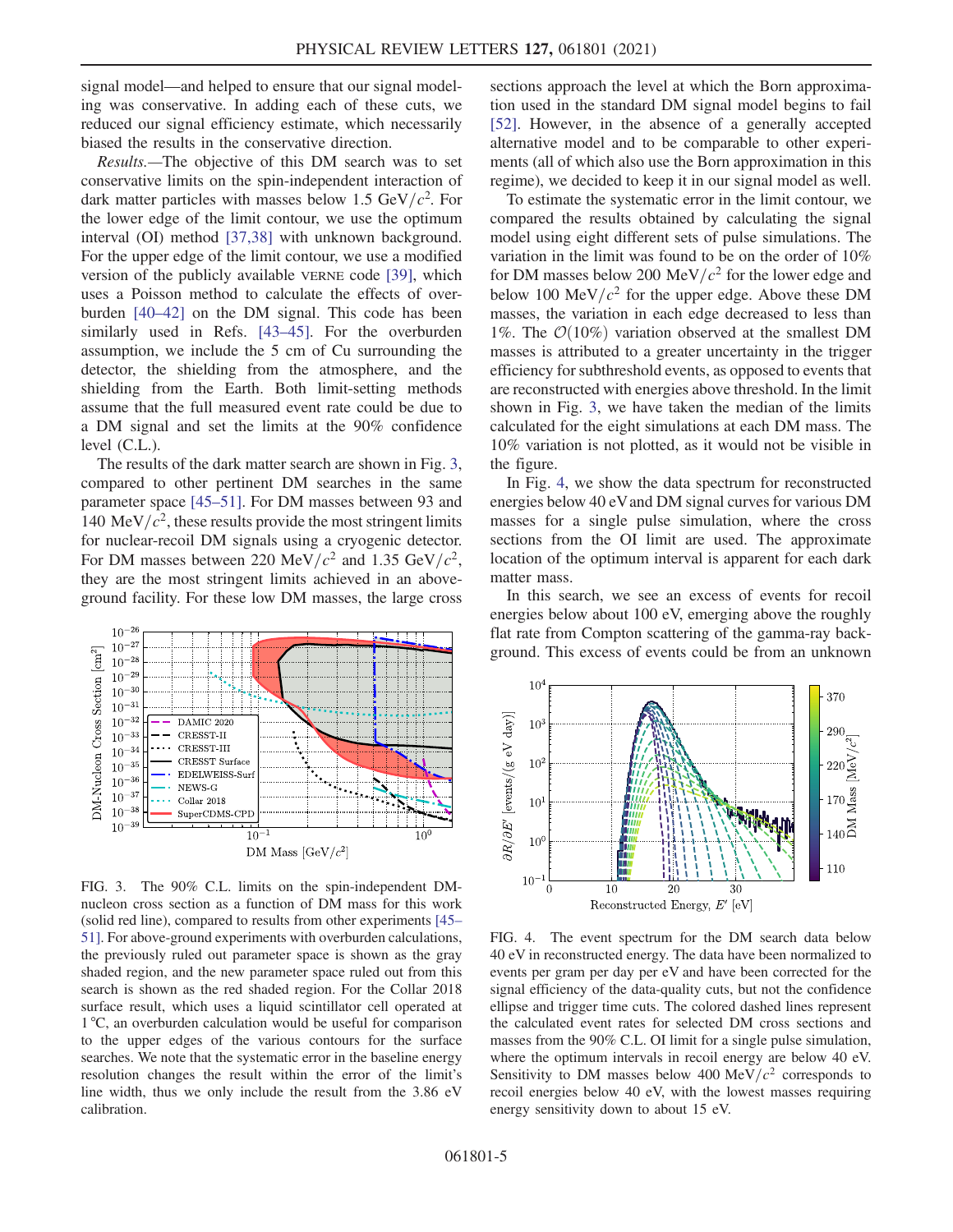external background or due to detector effects such as crystal cracking [\[53\].](#page-7-1) As other experiments have observed excess events in searches for low-mass nuclear-recoiling DM [45–[47,54\],](#page-6-18) understanding this background is of pivotal importance. Future studies will be devoted to this, and we are actively investigating this excess by operating this detector in an environment with substantially reduced cosmogenic backgrounds.

Conclusion.—Using a detector with  $\sigma_E = 3.86 \pm$  $0.04(stat)^{+0.19}_{-0.00}$  (syst) eV baseline energy resolution operated in an above-ground facility with an exposure of 9.9 g d, we probe parameter space for spin-independent interactions of DM with nucleons for dark matter particles with masses above 93 MeV/ $c^2$ . The range from 93 to 140 MeV/ $c<sup>2</sup>$  was previously not accessible to cryogenic detectors. These results also set the most stringent limits for above-ground nuclear-recoil signals from dark matter for masses between 220 MeV/ $c^2$  and 1.35 GeV/ $c^2$ . This was achieved using a single readout channel composed of QETs distributed on a Si substrate, with a recoil energy threshold set at 16.3 eV.

The results of this work were accomplished despite the high background rates in our surface facility because of the excellent baseline energy resolution of the detector. We plan to operate this detector in an underground laboratory, where we expect to have a significantly lower Compton scattering background rate. This will allow further study of the excess events observed in the ROI, hopefully providing insight into the origin of the event rate that is limiting the results reported here.

These results also demonstrate the potential of athermal phonon sensors with eV-scale baseline energy resolution for future dark matter searches via DM-nucleon interactions. Because this detector has a large surface area relative to its small volume, it is not optimal for a DM search. The baseline energy resolution of such devices scales with the number of QETs, which itself is proportional to the instrumented area (assuming the same QET design used by the CPD) [\[55,56\].](#page-7-2) Thus, a decrease in the instrumented area, with an increase in volume, should lead to improvements in baseline energy resolution. Future work is planned to design detectors of volume  $\sim$ 1 cm<sup>3</sup>, for which it is reasonable to expect roughly an order of magnitude improvement in baseline energy resolution through these geometric considerations alone. With improved baseline energy resolution comes a lower energy threshold, allowing a search for spin-independent DM-nucleon interactions for even lower DM masses and a clear path to surpassing the existing noncryogenic detector constraints on sub-100 MeV/ $c^2$  DM interacting with nucleons.

Funding and support were received from the National Science Foundation, the U.S. Department of Energy (DOE), Fermilab URA Visiting Scholar Grant No. 15-S-33, NSERC Canada, the Canada First Excellence Research Fund, the Arthur B. McDonald Institute (Canada), Michael M. Garland, the Department of Atomic Energy Government of India (DAE), and the Deutsche Forschungsgemeinschaft (DFG, German Research Foundation)—Project No. 420484612 and under Germany's Excellence Strategy–EXC 2121 "Quantum Universe"—390833306. Fermilab, PNNL, SLAC, and LBNL are operated under Contracts No. DE-AC02- 07CH11359, No. DE-AC05-76RL01830, No. DE-AC02- 76SF00515, and No. DE-AC02-05CH11231, respectively, with the U.S. Department of Energy.

<span id="page-5-1"></span><span id="page-5-0"></span>[\\*](#page-0-0) samwatkins@berkeley.edu

<span id="page-5-2"></span>[†](#page-0-1) Present address: Department of Physics, Virginia Tech, Blacksburg, Virginia 24061, USA.

- [1] M. Tanabashi et al. (Particle Data Group), Review of particle physics, Phys. Rev. D 98[, 030001 \(2018\).](https://doi.org/10.1103/PhysRevD.98.030001)
- [2] P. A. R. Ade et al. (Planck Collaboration), Planck 2015 results—XIII. Cosmological parameters, [Astron. Astrophys.](https://doi.org/10.1051/0004-6361/201525830) 594[, A13 \(2016\).](https://doi.org/10.1051/0004-6361/201525830)
- [3] D. Clowe, M. Bradač, A. H. Gonzalez, M. Markevitch, S. W. Randall, C. Jones, and D. Zaritsky, A direct empirical proof of the existence of dark matter, [Astrophys. J.](https://doi.org/10.1086/508162) 648, [L109 \(2006\)](https://doi.org/10.1086/508162).
- <span id="page-5-4"></span><span id="page-5-3"></span>[4] G. Steigman and M. S. Turner, Cosmological constraints on the properties of weakly interacting massive particles, [Nucl.](https://doi.org/10.1016/0550-3213(85)90537-1) Phys. B253[, 375 \(1985\).](https://doi.org/10.1016/0550-3213(85)90537-1)
- [5] E. Aprile et al. (XENON Collaboration), Dark Matter Search Results from a One Ton-Year Exposure of XENON1T, [Phys.](https://doi.org/10.1103/PhysRevLett.121.111302) Rev. Lett. 121[, 111302 \(2018\).](https://doi.org/10.1103/PhysRevLett.121.111302)
- [6] D. S. Akerib et al. (LUX Collaboration), Results from a Search for Dark Matter in the Complete LUX Exposure, Phys. Rev. Lett. 118[, 021303 \(2017\).](https://doi.org/10.1103/PhysRevLett.118.021303)
- <span id="page-5-5"></span>[7] X. Cui et al. (PandaX-II Collaboration), Dark Matter Results from 54-Ton-Day Exposure of PandaX-II Experiment, Phys. Rev. Lett. 119[, 181302 \(2017\)](https://doi.org/10.1103/PhysRevLett.119.181302).
- <span id="page-5-6"></span>[8] M. Battaglieri et al., US cosmic visions: New ideas in dark matter 2017: Community Report, [arXiv:1707.04591.](https://arXiv.org/abs/1707.04591)
- [9] R. Essig, J. Mardon, and T. Volansky, Direct detection of sub-GeV dark matter, Phys. Rev. D 85[, 076007 \(2012\)](https://doi.org/10.1103/PhysRevD.85.076007).
- [10] R. Essig et al., Dark sectors and new, light, weakly-coupled particles, [arXiv:1311.0029](https://arXiv.org/abs/1311.0029).
- <span id="page-5-7"></span>[11] J. Alexander et al., Dark Sectors 2016 Workshop: Community Report, [arXiv:1608.08632.](https://arXiv.org/abs/1608.08632)
- [12] R. Agnese et al. (SuperCDMS Collaboration), First Dark Matter Constraints from a SuperCDMS Single-Charge Sensitive Detector, Phys. Rev. Lett. 121[, 051301 \(2018\)](https://doi.org/10.1103/PhysRevLett.121.051301).
- [13] O. Abramoff et al. (SENSEI Collaboration), SENSEI: Direct-Detection Constraints on Sub-GeV Dark Matter from a Shallow Underground Run Using a Prototype Skipper CCD, Phys. Rev. Lett. 122[, 161801 \(2019\)](https://doi.org/10.1103/PhysRevLett.122.161801).
- [14] A. Aguilar-Arevalo et al. (DAMIC Collaboration), Constraints on Light Dark Matter Particles Interacting with Electrons from DAMIC at SNOLAB, [Phys. Rev. Lett.](https://doi.org/10.1103/PhysRevLett.123.181802) 123, [181802 \(2019\).](https://doi.org/10.1103/PhysRevLett.123.181802)
- [15] R. Essig, A. Manalaysay, J. Mardon, P. Sorensen, and T. Volansky, First Direct Detection Limits on Sub-GeV Dark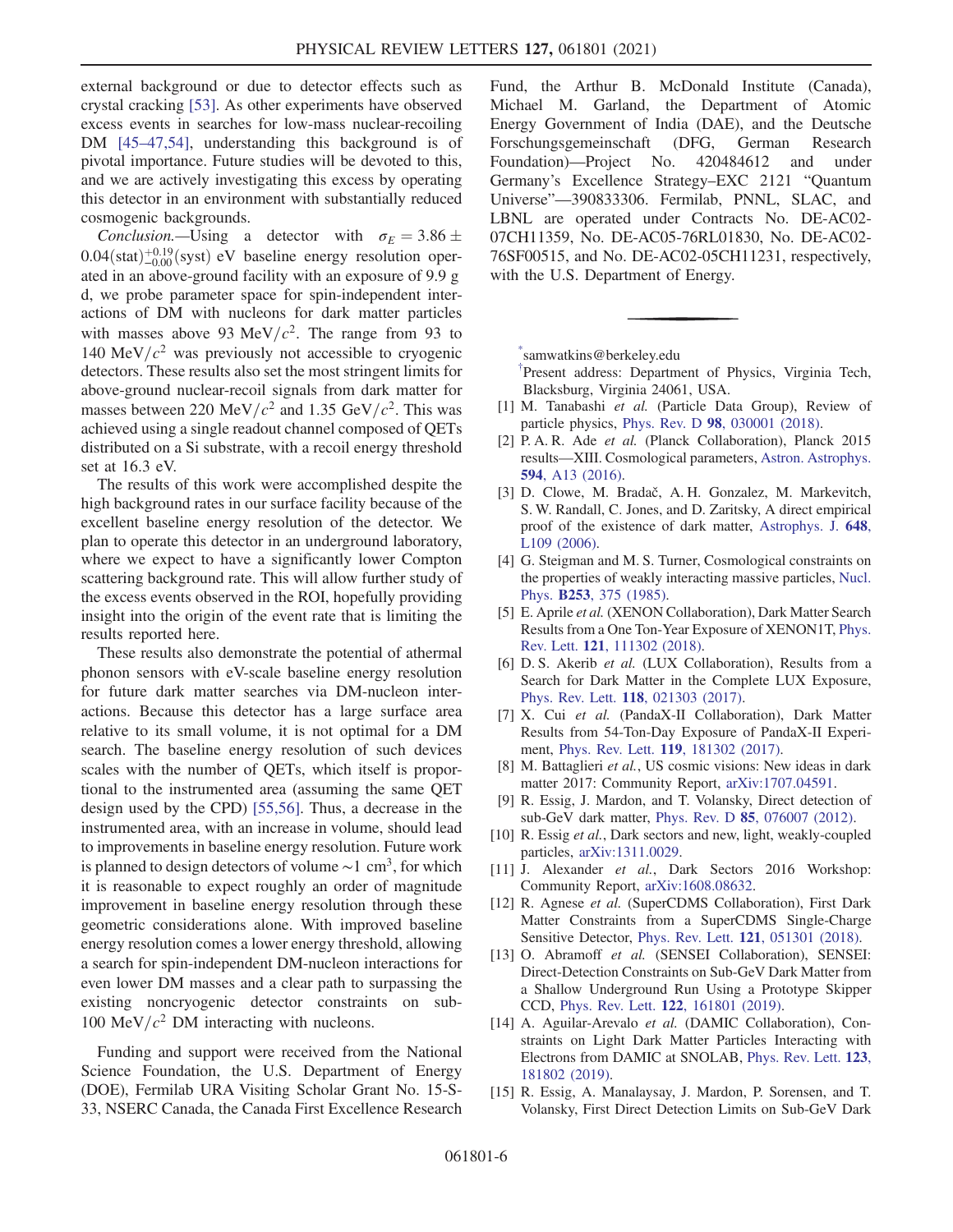Matter from XENON10, [Phys. Rev. Lett.](https://doi.org/10.1103/PhysRevLett.109.021301) 109, 021301 [\(2012\).](https://doi.org/10.1103/PhysRevLett.109.021301)

- [16] E. Aprile et al. (XENON Collaboration), Light Dark Matter Search with Ionization Signals in XENON1T, [Phys. Rev.](https://doi.org/10.1103/PhysRevLett.123.251801) Lett. 123[, 251801 \(2019\)](https://doi.org/10.1103/PhysRevLett.123.251801).
- <span id="page-6-0"></span>[17] C. W. Fink et al. (CPD Collaboration), Performance of a large area photon detector for rare event search applications, [Appl. Phys. Lett.](https://doi.org/10.1063/5.0032372) 118, 022601 (2021).
- <span id="page-6-1"></span>[18] T. Tabarelli de Fatis, Cerenkov emission as a positive tag of double beta decays in bolometric experiments, [Eur. Phys. J.](https://doi.org/10.1140/epjc/s10052-009-1207-8) C 65[, 359 \(2010\)](https://doi.org/10.1140/epjc/s10052-009-1207-8).
- [19] W. R. Armstrong et al. (CUPID Collaboration), CUPID pre-CDR, [arXiv:1907.09376.](https://arXiv.org/abs/1907.09376)
- <span id="page-6-2"></span>[20] K. D. Irwin and G. C. Hilton, Transition-edge sensors, in Cryogenic Particle Detection, edited by C. Enss (Springer Berlin Heidelberg, Berlin, Heidelberg, 2005), pp. 63–150.
- [21] K. D. Irwin, S. W. Nam, B. Cabrera, B. Chugg, and B. A. Young, A quasiparticle‐trap‐assisted transition‐edge sensor for phonon‐mediated particle detection, [Rev. Sci. Instrum.](https://doi.org/10.1063/1.1146105) 66[, 5322 \(1995\)](https://doi.org/10.1063/1.1146105).
- <span id="page-6-3"></span>[22] A. G. Kozorezov, A. F. Volkov, J. K. Wigmore, A. Peacock, A. Poelaert, and R. den Hartog, Quasiparticle-phonon downconversion in nonequilibrium superconductors, [Phys.](https://doi.org/10.1103/PhysRevB.61.11807) Rev. B 61[, 11807 \(2000\)](https://doi.org/10.1103/PhysRevB.61.11807).
- [23] W. Knaak, T. Hauß, M. Kummrow, and M. Meißner, in Phonon Scattering in Condensed Matter V, edited by A. C. Anderson and J. P. Wolfe (Springer Berlin Heidelberg, Berlin, Heidelberg, 1986), pp. 174–176.
- <span id="page-6-4"></span>[24] G. Hölzer, M. Fritsch, M. Deutsch, J. Härtwig, and E. Förster,  $K\alpha_{1,2}$  and  $K\beta_{1,3}$  x-ray emission lines of the 3d transition metals, Phys. Rev. A 56[, 4554 \(1997\).](https://doi.org/10.1103/PhysRevA.56.4554)
- <span id="page-6-5"></span>[25] J. Schweppe, R. D. Deslattes, T. Mooney, and C. J. Powell, Accurate measurement of Mg and Al  $K\alpha_{1,2}$  X-ray energy profiles, [J. Electron Spectrosc. Relat. Phenom.](https://doi.org/10.1016/0368-2048(93)02059-U) 67, 463 [\(1994\).](https://doi.org/10.1016/0368-2048(93)02059-U)
- <span id="page-6-6"></span>[26] S. Hansen, F. DeJongh, J. Hall, B. A. Hines, M. E. Huber, T. Kiper, V. Mandic, W. Rau, T. Saab, D. Seitz et al., in IEEE Nuclear Science Symposium Medical Imaging Conference (IEEE, Knoxville, TN, 2010), pp. 1392–1395.
- <span id="page-6-7"></span>[27] L. A. Zadeh and J. R. Ragazzini, Optimum filters for the detection of signals in noise, Proc. IRE 40[, 1223 \(1952\).](https://doi.org/10.1109/JRPROC.1952.274117)
- <span id="page-6-10"></span>[28] S. R. Golwala, Exclusion limits on the WIMP nucleon elastic scattering cross-section from the cryogenic dark matter search, Ph.D. thesis, University of California, Berkeley, 2000.
- <span id="page-6-8"></span>[29] S. J. B. Reed and N. G. Ware, Escape peaks and internal fluorescence in X-ray spectra recorded with lithium drifted silicon detectors, J. Phys. E 5[, 582 \(1972\).](https://doi.org/10.1088/0022-3735/5/6/029)
- <span id="page-6-9"></span>[30] M. P. De Pascale, A. Morselli, P. Picozza, R. L. Golden, C. Grimani, B. L. Kimbell, S. A. Stephens, S. J. Stochaj, W. R. Webber, G. Basini et al., Absolute spectrum and charge ratio of cosmic ray muons in the energy region from 0.2 GeV to 100 GeV at 600 m above sea level, [J. Geophys. Res.](https://doi.org/10.1029/92JA02672) 98, [3501 \(1993\)](https://doi.org/10.1029/92JA02672).
- <span id="page-6-11"></span>[31] J.D. Lewin and P.F. Smith, Review of mathematics, numerical factors, and corrections for dark matter experiments based on elastic nuclear recoil, [Astropart. Phys.](https://doi.org/10.1016/S0927-6505(96)00047-3) 6, 87 [\(1996\).](https://doi.org/10.1016/S0927-6505(96)00047-3)
- <span id="page-6-12"></span>[32] F. J. Kerr and D. Lynden-Bell, Review of galactic constants, [Mon. Not. R. Astron. Soc.](https://doi.org/10.1093/mnras/221.4.1023) 221, 1023 (1986).
- [33] M. C. Smith, G. R. Ruchti, A. Helmi, R. F. G. Wyse, J. P. Fulbright, K. C. Freeman, J. F. Navarro, G. M. Seabroke, M. Steinmetz, M. Williams et al., The RAVE survey: Constraining the local Galactic escape speed, [Mon. Not. R.](https://doi.org/10.1111/j.1365-2966.2007.11964.x) Astron. Soc. 379[, 755 \(2007\).](https://doi.org/10.1111/j.1365-2966.2007.11964.x)
- [34] R. Schnrich, J. Binney, and W. Dehnen, Local kinematics and the local standard of rest, [Mon. Not. R. Astron. Soc.](https://doi.org/10.1111/j.1365-2966.2010.16253.x) 403[, 1829 \(2010\)](https://doi.org/10.1111/j.1365-2966.2010.16253.x).
- <span id="page-6-13"></span>[35] A. Benoit et al. (EDELWEISS Collaboration), Measurement of the response of heat-and-ionization germanium detectors to nuclear recoils, [Nucl. Instrum. Methods Phys.](https://doi.org/10.1016/j.nima.2007.04.118) [Res., Sect. A](https://doi.org/10.1016/j.nima.2007.04.118) 577, 558 (2007).
- [36] R. Agnese et al. (SuperCDMS Collaboration), Energy loss due to defect formation from <sup>206</sup>Pb recoils in SuperCDMS germanium detectors, [Appl. Phys. Lett.](https://doi.org/10.1063/1.5041457) 113, 092101 (2018).
- <span id="page-6-14"></span>[37] S. Yellin, Finding an upper limit in the presence of an unknown background, Phys. Rev. D 66[, 032005 \(2002\)](https://doi.org/10.1103/PhysRevD.66.032005).
- [38] S. Yellin, Extending the optimum interval method, [arXiv:](https://arXiv.org/abs/0709.2701) [0709.2701](https://arXiv.org/abs/0709.2701).
- <span id="page-6-15"></span>[39] B. J. Kavanagh, bradkav/verne: Release, [https://doi.org/](https://doi.org/10.5281/zenodo.1116305) [10.5281/zenodo.1116305 \(2017\).](https://doi.org/10.5281/zenodo.1116305)
- <span id="page-6-16"></span>[40] G.D. Starkman, A. Gould, R. Esmailzadeh, and S. Dimopoulos, Opening the window on strongly interacting dark matter, Phys. Rev. D 41[, 3594 \(1990\)](https://doi.org/10.1103/PhysRevD.41.3594).
- [41] G. Zaharijas and G. R. Farrar, Window in the dark matter exclusion limits, Phys. Rev. D 72[, 083502 \(2005\).](https://doi.org/10.1103/PhysRevD.72.083502)
- [42] T. Emken and C. Kouvaris, How blind are underground and surface detectors to strongly interacting dark matter?, [Phys.](https://doi.org/10.1103/PhysRevD.97.115047) Rev. D 97[, 115047 \(2018\)](https://doi.org/10.1103/PhysRevD.97.115047).
- <span id="page-6-17"></span>[43] B. J. Kavanagh, Earth scattering of superheavy dark matter: Updated constraints from detectors old and new, [Phys. Rev.](https://doi.org/10.1103/PhysRevD.97.123013) D 97[, 123013 \(2018\)](https://doi.org/10.1103/PhysRevD.97.123013).
- [44] E. Aprile et al. (XENON Collaboration), Search for Light Dark Matter Interactions Enhanced by the Migdal Effect or Bremsstrahlung in XENON1T, [Phys. Rev. Lett.](https://doi.org/10.1103/PhysRevLett.123.241803) 123, [241803 \(2019\).](https://doi.org/10.1103/PhysRevLett.123.241803)
- <span id="page-6-18"></span>[45] E. Armengaud et al. (EDELWEISS Collaboration), Searching for low-mass dark matter particles with a massive Ge bolometer operated above ground, [Phys. Rev. D](https://doi.org/10.1103/PhysRevD.99.082003) 99, 082003 [\(2019\).](https://doi.org/10.1103/PhysRevD.99.082003)
- [46] A. H. Abdelhameed et al. (CRESST Collaboration), First results from the CRESST-III low-mass dark matter program, Phys. Rev. D 100[, 102002 \(2019\)](https://doi.org/10.1103/PhysRevD.100.102002).
- [47] G. Angloher et al. (CRESST Collaboration), Results on MeV-scale dark matter from a gram-scale cryogenic calorimeter operated above ground, [Eur. Phys. J. C](https://doi.org/10.1140/epjc/s10052-017-5223-9) 77, 637 [\(2017\).](https://doi.org/10.1140/epjc/s10052-017-5223-9)
- [48] A. Aguilar-Arevalo et al. (DAMIC Collaboration), Results on Low-Mass Weakly Interacting Massive Particles from an 11 kg d Target Exposure of DAMIC at SNOLAB, [Phys.](https://doi.org/10.1103/PhysRevLett.125.241803) Rev. Lett. 125[, 241803 \(2020\).](https://doi.org/10.1103/PhysRevLett.125.241803)
- [49] G. Angloher et al. (CRESST Collaboration), Results on light dark matter particles with a low-threshold CRESST-II detector, [Eur. Phys. J. C](https://doi.org/10.1140/epjc/s10052-016-3877-3) 76, 25 (2016).
- [50] Q. Arnaud et al. (NEWS-G Collaboration), First results from the NEWS-G direct dark matter search experiment at the LSM, [Astropart. Phys.](https://doi.org/10.1016/j.astropartphys.2017.10.009) 97, 54 (2018).
- [51] J. I. Collar, Search for a nonrelativistic component in the spectrum of cosmic rays at Earth, [Phys. Rev. D](https://doi.org/10.1103/PhysRevD.98.023005) 98, 023005 [\(2018\).](https://doi.org/10.1103/PhysRevD.98.023005)